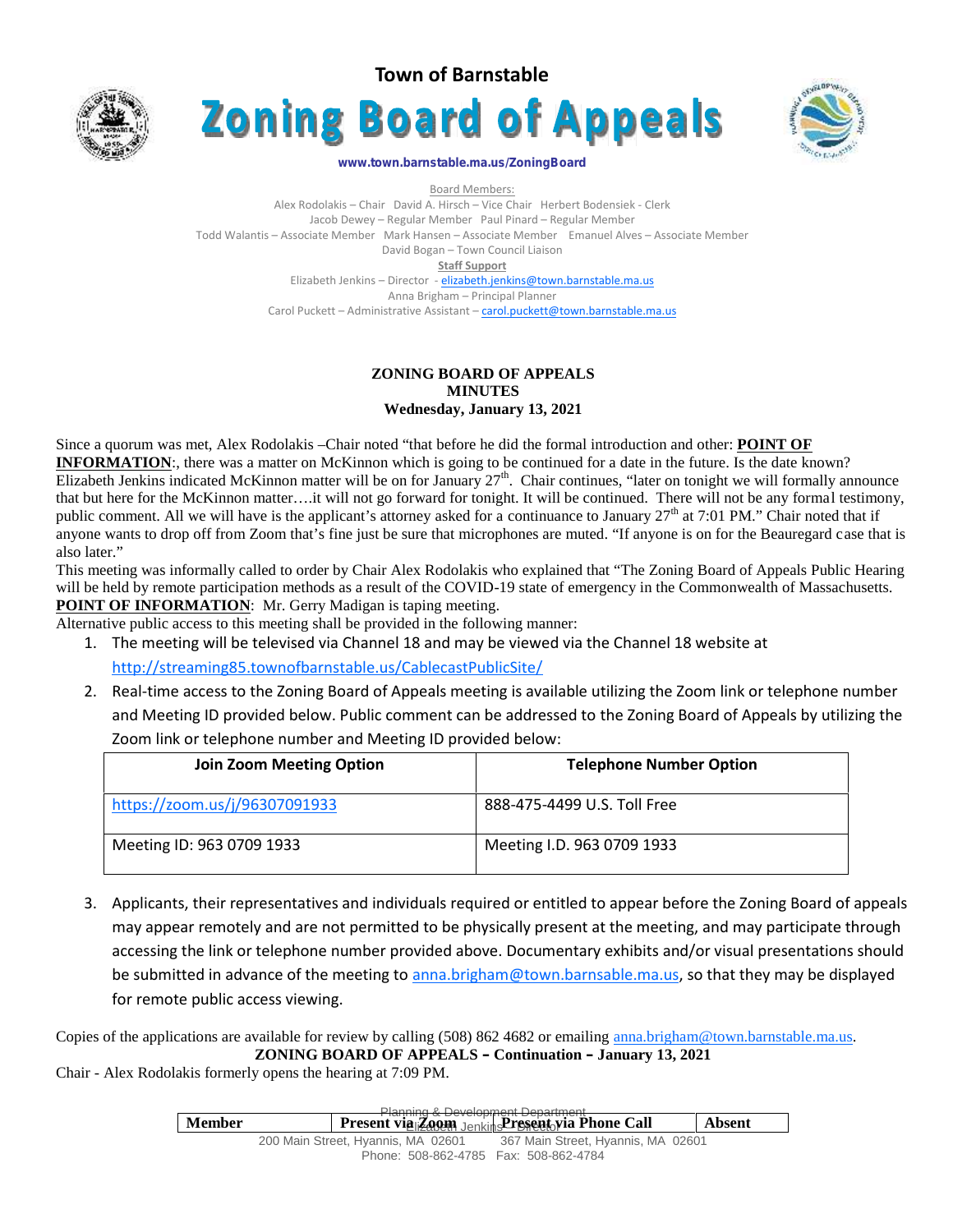| <b>Roll call was</b>     | Alves E.     | ∡ |           | taken:           |
|--------------------------|--------------|---|-----------|------------------|
|                          | Bodensiek H. |   |           |                  |
|                          | Dewey J.     |   |           |                  |
|                          | Hansen M.    |   | $\Lambda$ |                  |
|                          | Hirsch D.    |   |           |                  |
|                          | Pinard P.    |   | Δ         |                  |
|                          | Rodolakis A. |   |           |                  |
| The Chair noted,<br>. 99 | Walantis T.  |   | X         | "We still have a |

### quorum." **Minutes:**

Mr.Hirsch moved to accept minutes of November 18, 2020. Motion was seconded by Mr.Dewey. **Roll call was taken on motion of minutes**. Have quorum – **All in Favor** - **minutes approved.**

|                                       | <b>Member</b> | 11/18/2020 minutes | Absent |                                    |
|---------------------------------------|---------------|--------------------|--------|------------------------------------|
|                                       | Alves E.      | Yay                |        |                                    |
|                                       | Bodensiek H.  | Hasn't had chance  |        |                                    |
|                                       |               | to read them.      |        |                                    |
|                                       |               | Wasn't in his      |        |                                    |
|                                       |               | packet.            |        |                                    |
|                                       | Dewey J.      | Yay                |        |                                    |
| <b>Chair Rodolakis read the</b>       | Hansen M.     |                    | X      | following into the record          |
| <b>Appeal 2020-42</b> as renoticed.   | Hirsch D.     | Yay                |        | Matthew J. McKinnon, Trustee of 33 |
| Oyster Place Realty Trust is applying | Pinard P.     |                    | X      | for a Special Permit in accordance |
| with Section $240-93(B)$ –            | Rodolakis A.  | Yay                |        | Nonconforming Buildings or         |
| structures not used as Single or Two- | Walantis T.   |                    | X      | Family Dwellings. The Applicant is |
| proposing to alter the pre-existing.  |               |                    |        | nonconforming pier by removing     |

approximately 3,000 square feet of the solid fill pier and constructing an elevated wooden pier with associated ramps and floats for shared use with the Cotuit Fire District and The Barnstable Clean Water Coalition. The subject property is located at 33 Oyster Place Road, Cotuit, MA as shown on Assessor's Map 035 as Parcel 101. It is located in the Residence F (RF) and Dock and Pier Overlay Zoning Districts.

## **ZONING BOARD OF APPEALS – Continuation – January 13, 2021**

Attorney Cox is here on behalf of the Applicant to request a continuance. For public notice Chair Rodolakis is recusing himself but he is not recusing himself from hearing a motion to continue.

Attorney Cox was introduced. She noted that just prior to tonight's meeting she received a call from Ms. Jenkins (Director of Planning and Development) expressing that some members of this board would prefer that this matter initially go before the Conservation Commission before initially going before ZBA tonight. Attorney Cox spoke with her client and is asking for a two week continuance to January  $27$  2021 hearing of ZBA. Mr. Bodensiek moved to continue this matter Appeal 2020-42 to January  $27<sup>th</sup>$ . Mr. Hirsch seconded the motion.

### **Roll call was taken on motion for continuance of Appeal 02020-042**

|                                         | <b>Member</b> | <b>Appeal 2020-042</b> | <b>Absent</b> |                                          |
|-----------------------------------------|---------------|------------------------|---------------|------------------------------------------|
|                                         | Alves E.      | In favor               |               |                                          |
| All in Favor – Matter to be             | Bodensiek H.  | In favor               |               | continued to January 27, 2021 at         |
| 7:02 PM.                                | Dewey J.      | In favor               |               |                                          |
| <b>OLD BUSINESS</b>                     | Hansen M.     |                        | Х             | <b>Chair Rodolakis reads the</b>         |
| following into the record:              | Hirsch D.     | In favor               |               | Appeal No. 2019-050 1000 Main,           |
| $LLC. : 1000$ Main LLC., has applied    | Pinard P.     |                        | X             | for a Special Permit pursuant to         |
| Section $240-20.B$ – West Barnstable    | Rodolakis A.  | In favor               |               | Village Business District. The           |
| Applicant is seeking relief in order to | Walantis T.   |                        | X             | store small traditional sailboats and to |
| continue the pre-existing use of three  |               |                        |               | residential units in the dwelling. The   |

subject property is located at 1000 Main Street, West Barnstable, MA as shown on Assessor's Map 179 as Parcel 002. It is located in the West Barnstable Village Business District (WBVBD) and the Residence F (RF) Zoning Districts. **Continued from September 25, 2019. Members assigned: Alex Rodolakis, Herbert Bodensiek, Paul Pinard, Todd Walantis and Bob Twiss. Time Extension Signed and Time Stamped – Decision due January 3, 2020. Continued from December 11, 2019. Time Extension signed – Decision Due: 04-27-20 Continued from April 8, 2020 – Time Extension Continued to June 24, 2020 – Members assigned: Alex Rodolakis, Herb Bodensiek, Paul Pinard, Bob Twiss, Mark Hansen. Continued to August 12, 2020 – Members assigned: Herb Bodensiek, Jake Dewey, Todd Walantis, Mark Hansen, Robert Twiss. Continued to September 9, 2020. Members assigned 09-09-20: Alex Rodolakis, David Hirsch, Jake Dewey, Herb Bodensiek, Mark Hansen. Continued from October 28, 2020. Continued from December 9, 2020**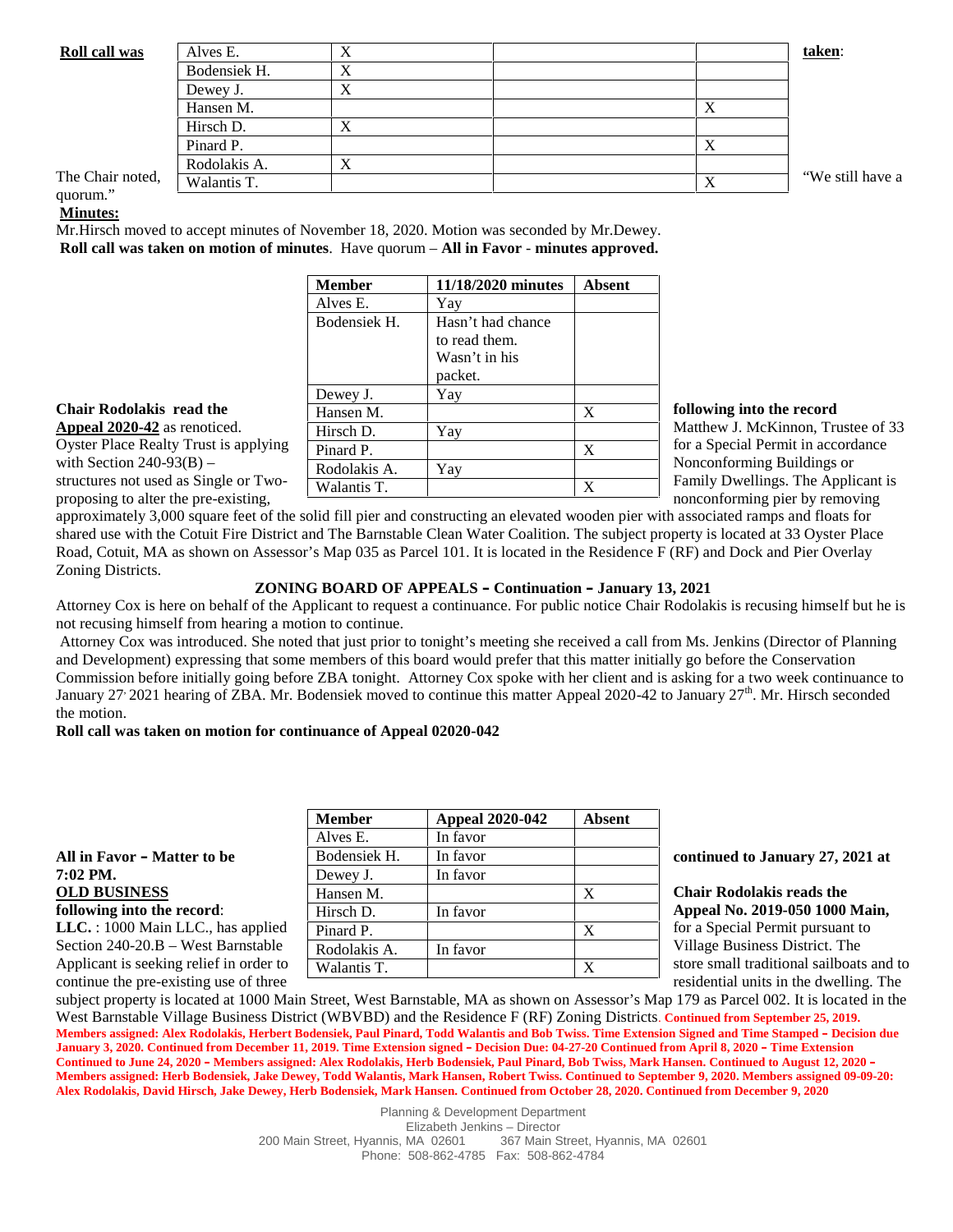This appeal has been continued many times so noted Chair Rodolakis. ZBA received a written request early yesterday from the Applicant's attorney that this matter be withdrawn without prejudice. Chair Rodolakis stated that "he understands that the property has been sold. We are going to do a motion/vote to allow the applicant to withdraw. Mr. Hirsch moved to allow the Applicant to withdraw without prejudice with Mr. Bodensiek seconding the motion. **All in favor**.

# **ZONING BOARD OF APPEALS – Continuation – January 13, 2021**

## **Roll Call vote following applicant to withdraw without prejudice.**

|                                            | <b>Member</b> | Appeal No. 2019-<br>050 1000 Main, | <b>Absent</b> |                                   |
|--------------------------------------------|---------------|------------------------------------|---------------|-----------------------------------|
|                                            |               | LLC.                               |               |                                   |
|                                            | Alves E.      | In favor                           |               |                                   |
|                                            | Bodensiek H.  | In favor                           |               |                                   |
|                                            | Dewey J.      | In favor                           |               |                                   |
| Appeal No. 2019-050 1000 Main,             | Hansen M.     |                                    | X             | LLC. Official withdrawn.          |
|                                            | Hirsch D.     | In favor                           |               | <b>NEW BUSINESS</b>               |
| <b>Chair</b> Rodolakis reads the following | Pinard P.     |                                    | X             | into the record:                  |
| Appeal No. 2020-040 Beauregard,:           | Rodolakis A.  | In favor                           |               | Todd Beauregard, as Appellant, is |
| appealing the issuance of Building         | Walantis T.   |                                    | X             | Permit #20-2073 issued on Octobe  |

# **NEW BUSINESS**

appealing the issuance of Building Permit #20-2073 issued on October 2, 2020 to David Parella for the construction of a new home at 101 Warren Street, Osterville, MA. The Appellant is claiming that 101 Warren Street, Osterville, MA, formerly 162 Washington Avenue, and 176 Washington Avenue, Osterville, MA, have merged and therefore are unbuildable as two distinct lots. The subject properties are located at 101 Warren Street (formally 162 Washington Avenue) and 176 Washington Avenue, Osterville, MA as shown on Assessor's Map 139 as Parcel 086 and 085. It is located in the Residence R-1 (RF-1). Todd Beauregard, as Appellant, is appealing the issuance of Building Permit #20-2073 issued on October 2, 2020 to David Parella for the construction of a new home at 101 Warren Street, Osterville, MA . The Appellant is claiming that 101 Warren Street, Osterville, MA, formerly 162 Washington Avenue, and 176 Washington Avenue, Osterville, MA, have merged and therefore are unbuildable as two distinct lots.

Attorney Penny was not in attendance but Todd Beauregard, Appellant was present via Zoom. Mr. Beauregard noted that "he (along with Defense Attorney Schultz) had emailed Ms. Brigham that the parties have negotiated the framework of the settlement of the matter" and Mr. Beauregard continued, "we are seeking a continuance to the January  $27<sup>th</sup>$  date in order to affect the paperwork that is necessary to bind the parties to that agreement". He reiterated that we are looking for a continuance for that date." Chair Rodolakis asked if this would be enough time to prepare and Mr. Beauregard replied, "That was the date they agreed to." Chair Rodolakis indicated as long as a written letter is submitted within twenty-four hours of the meeting, ZBA can continue it further. Mr. Beauregard stated that if necessary we could get a hold of Ms. Brigham and let her know they needed more time. A motion was made by Mr. Hirsch to continue Appeal No. 2020=040 until January 27, 2021 at 7:02 PM. Mr. Dewey seconded. **All in favor**.

#### **ZONING BOARD OF APPEALS – Continuation – January 13, 2021 Roll Call vote allowing applicant to continue case until January 27, 2021**

|                                                                                            | <b>Member</b> | <b>Appeal No. 2020-40</b> | <b>Absent</b> |                                                                             |
|--------------------------------------------------------------------------------------------|---------------|---------------------------|---------------|-----------------------------------------------------------------------------|
|                                                                                            | Alves E.      | In favor                  |               |                                                                             |
|                                                                                            | Bodensiek H.  | In favor                  |               |                                                                             |
|                                                                                            | Dewey J.      | In favor                  |               |                                                                             |
|                                                                                            | Hansen M.     |                           |               |                                                                             |
|                                                                                            | Hirsch D.     | In favor                  |               |                                                                             |
| <b>Appeal No. 2020-041-Renoticed</b>                                                       | Pinard P.     |                           | X             | <b>Pittenger:</b>                                                           |
| <b>Chair Rodolakis read the following</b>                                                  | Rodolakis A.  | In favor                  |               | into the record:                                                            |
| As Appellant Natalie Pittenger, as<br>$\sim$ CD $\sim$ 14 $\sim$ Denote 400.0606 $\sim$ 1. | Walantis T.   |                           | X             | Appellant, is appealing the issuance<br>$\sim$ Ostalian C 2020 to Window 11 |

Square, LLC., for the construction of new commercial building and supporting outdoor features for a Tractor Supply Company store. The subject property is located at 1174 Pitcher's Way, Hyannis, MA as shown on Assessor's Map 273 as Parcel 123. It is located in the Business (B) Zoning District, and Groundwater Protection (GP) Overlay Zoning District.

Chair Rodolakis noted that sitting in on this matter will be Messrs. Alves, Bodensiek, Dewey, Hirsch, and himself. Attorney Michael Fee representing Natalie Pittenger as Appellant, who lives just across the street from the development. Attorney Fee: He states "that he had submitted to the ZBA a letter together with other material in November for the Board's perusal for consideration of the appeal. There are two arguments that are asserted by Ms. Pittenger:

1.) ….that the Building Inspector exceeded his authority in granting this building permit because the property is located in a water protection district and which prohibits the use of certain chemical materials within the district.

2.) ….still exceeds the 20,000 square foot minimum that triggers Cape Cod Commission review and as you may know the Cape Cod Commission granted direct impact decision earlier and we have appealed that and it is currently pending in the land courts.

of Building Permit #20-2626 issued  $\frac{1.4}{2}$  on October 6, 2020 to Windmill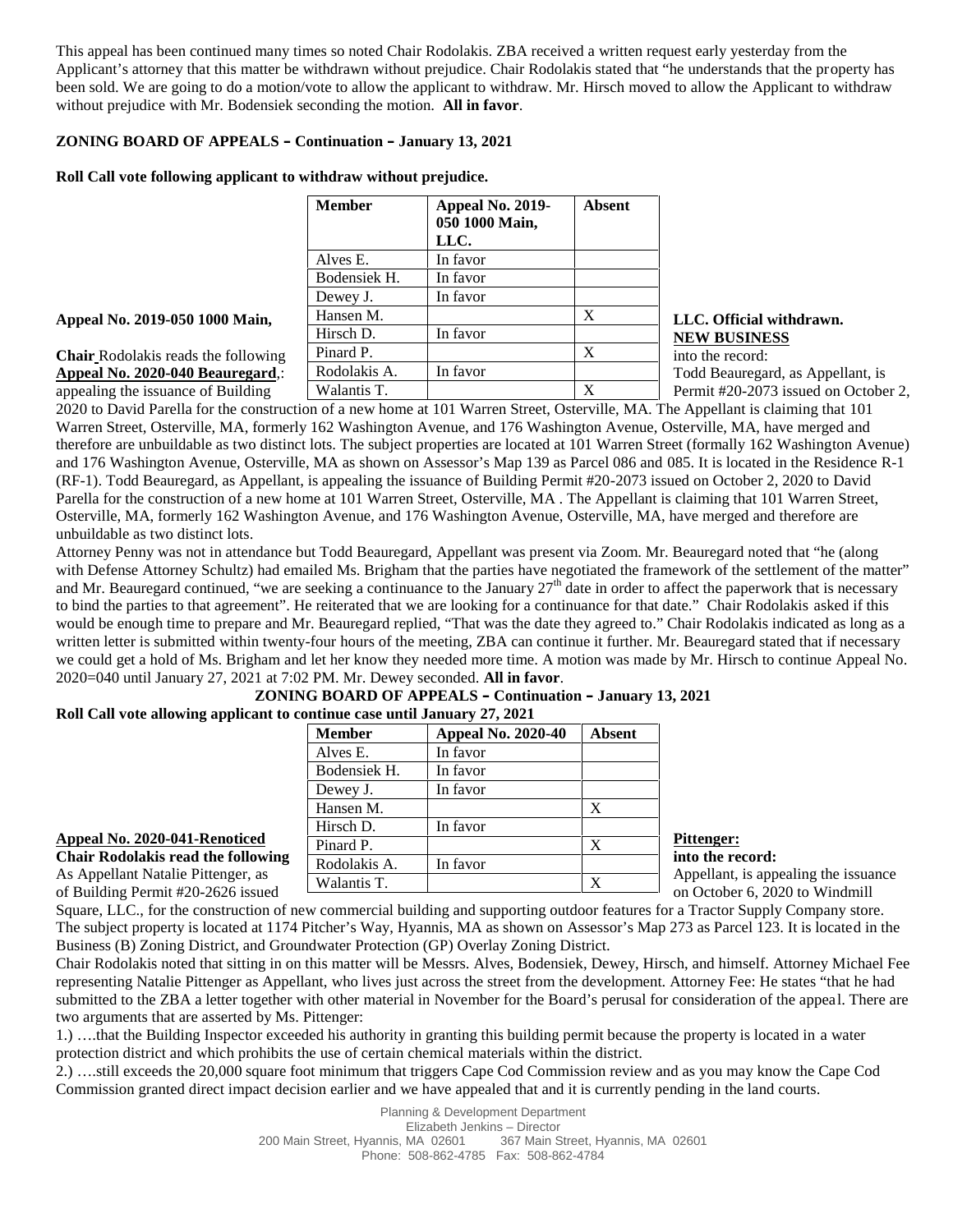Attorney Fee would like to focus on water protection district because he thinks it is the most important. The stated purpose of this bylaw is to protect health and safety by discouraging the use hazardous uses in the district. Article 3 Section 2-40-35 specifically prohibits a variety of uses. There are 5 provisions of the bylaw that are applicable. 1.) In Section F2G the bylaw prohibits the storage or resale of heating oil, gas and kerosene; 2.) F2J prohibits the storage of salt or other deicing material in any quantity; 3.) F2P prohibits the storage of any hazardous waste as defined by state statute or regulation; 4.) FU1 prohibits the storage of liquid Petroleum products of any kind except those that are incidental to household use;

## **ZONING BOARD OF APPEALS – Continuation – January 13, 2021**

5.) F2V prohibits storage of commercial fertilizer. The Tractor Supply business model is well established. Attorney Fee indicates his Exhibit B has 15-20 pages of screen shots from the Tractor Supply website of products that they sell. The sale of each one of these provisions is in violation of the by-law. 1.) The

first four pages of the exhibit show some of the deicing materials and it ranges in quantity from 11 1/2 oz to 30 gals. That violates F2J specifically because the storage of any type of material in any quantity is not allowed in the water protection district. 2.) Pages 5-8 of the attachment of Exhibit B show just a few of the different types of fertilizer sold and storage is prohibitive in the water protection district. 3.) Pages 9-11 on Exhibit B shows the type of kerosene sold. Again, storage or resale of this product in any quantity is of prohibitive use. 12-15 shows the weed killers that are carried by this chain including Round-Up Concentrate which Attorney Fee would argue is a hazardous chemical that is regulated by state statue and regulation and that is in violation in the provision of the bylaw as well. As I understand Tractor Supply argument the rationale that was during a meeting at some point they promised to limit the amount of quantity of materials they had at the store. Attorney Fee noted he was reading from the staff report dated January  $6<sup>th</sup>$ , that they agreed to limit certain quantities of hazardous materials, store fertilizer indoors, to use kerosene only in household quantities and to use one only one waste disposal drum. Those restrictions are not anywhere in the building permit and are not anywhere in the plan. Attorney Fee indicated that this promise that was made he only read about in the staff report. When the bylaw is read and what Tractor Supply is saying they are going to do. The by-law doesn't say anything about quantity of the material the storage of oil, kerosene and deicing is prohibitive. The Building Inspector does not have the unilateral authority noted Attorney Fee to make an exception to the bylaw. The only entity that has the jurisdiction to make exemption to that bylaw provision I would respectfully suggest pursuant to a duly filed variance. The other promise they made the staff is to move the fertilizer inside and somehow that gives them an exemption from that provision from the bylaw which is F2V. Storage of commercial fertilizers is prohibitive unless such storage is within a structure designed and engineered to prevent escape or transport of commercial fertilizer to the ground water under any circumstances. Attorney Fee respectfully suggests that Tractor Supply's offer to leave fertilizer outside and move in inside at night in no way meets the spirit or the intent of this provision of the bylaw; that says you can't do it unless you enclose it in something that guarantees 100% it's never going to escape. They have not done this. This argument that they will only sell products in quantities suitable or incidental to household use is. The language in the bylaw they are talking about is in FU1 that says you can store liquid petroleum products if incidentals were normal household use. Attorney Fee would suggest that the bylaw is referring to a homeowner who wants to store liquid petroleum products in small amount incidental to that house. It's not to trying to authorize that store who is selling hundreds or thousands of that chemical just packaged so it is incidental to a household use. Respectfully all of these arguments that will be asserted by Tractor Supply that somehow falls within an exception to the bylaws strict requirements, they don't pass muster. They won't pass ZBA and they certainly won't pass on appeal. The 2<sup>nd</sup> argument as you know we have appealed the Cape Cod Commission approval of this project when it was submitted over the 20,000 sq.ft threshold. Please read history and staff report. The most recent is dated June 6 of 2020 which is attached to my materials as exhibit F.

### **ZONING BOARD OF APPEALS – Continuation – January 13, 2021**

That building shows the square footage of the building, 19,063 square feet.

As staff memo notes, outdoor storage and service areas must be included in that total square foot amount. On the plan there is an extensive service area indicated as the Customer Pickup Service area and it has no square foot delineation. No amount is shown. Attorney Fee would respectfully note to his eye (can't verify without Engineer Scale) it looks like this is enough area to put it over the 20,000 threshold. This means that the Cape Cod Commission decision is still in play because it is still under appeal. Attorney Fee would respectfully suggest that it would not be appropriate for this board to approve the issuance of a building permit which is subject to the Land court appeal. Attorney Fee wound up his talk by noting that he would be glad to answer any questions.

**POINT OF INFORMATION**: Chair Rodolakis welcomed members Messrs.Todd Walantis and Mark Hansen into the Zoom meeting, who explained he just got his Internet back.

Chair Rodolakis asked if anyone had any questions of Attorney Fee. Chair Rodolakis noted that he had one question of Attorney Fee about the Cape Cod Commission………we don't really deal with this in our practice. It only comes to us when Cape Cod Commission has made a determination on their final approval. .

We don't deal with Cape Commission normally in our practice they did make a decision and you can disagree with decision, but to me it is not unlike the Building Commissioner to issue a permit and that permit is on an appeal. If the party goes ahead with the house they do it at their peril and so I kind of do that similarly if they proceed while this is pending and you are fortunately proven to be correct about this then Tractor Supply has an issue not withstanding if we were to grant them a permit. Attorney Fee agrees with Chair Rodolakis. He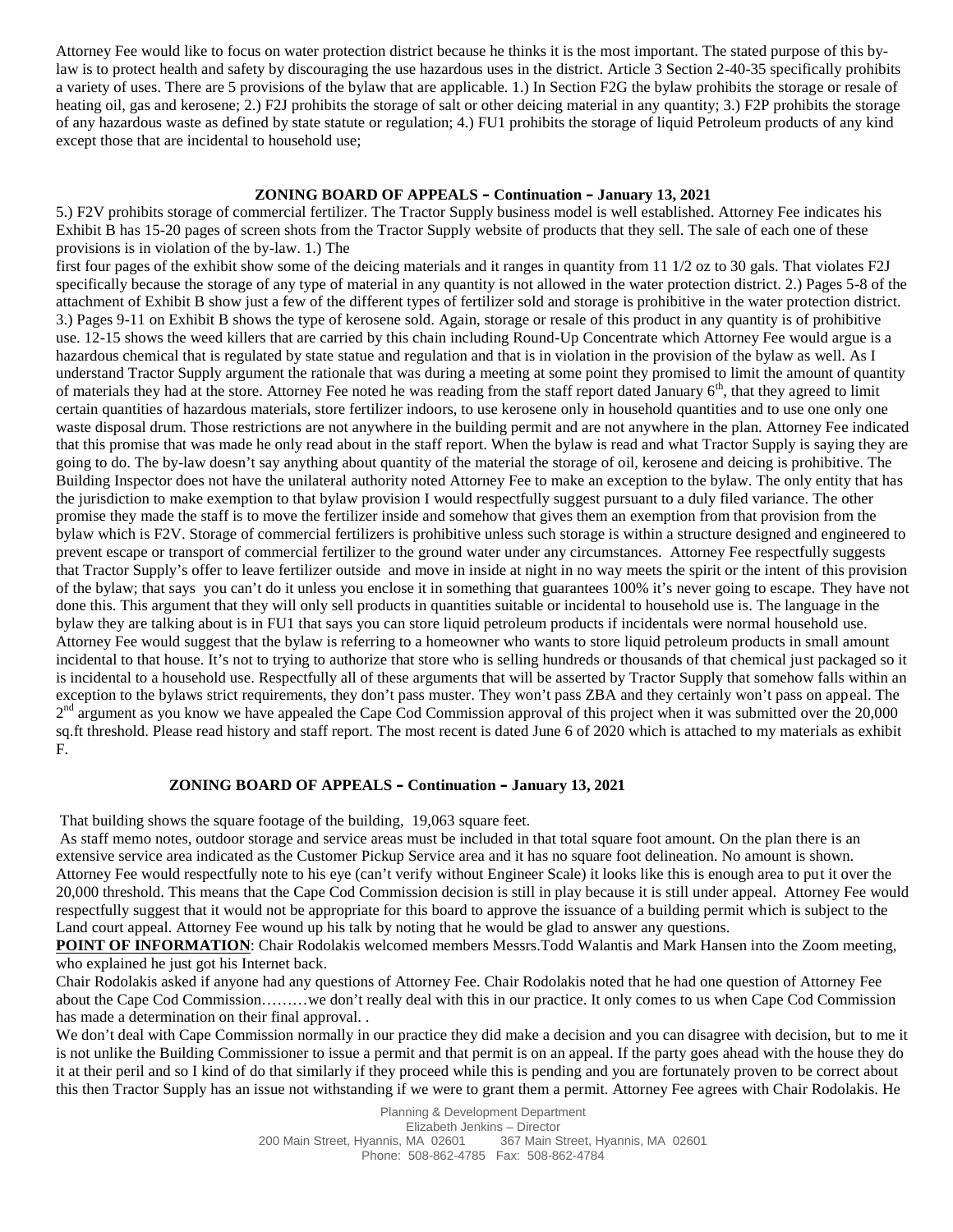noted that he makes the argument only because I was informed at an early stage that the town generally doesn't go forward with permitting request if they are under appeal for some other reason and just another way of saving resource. If that's not the town process then I respect it. Chair Rodolakis stated that he's been on ZBA board the longest and he can't recall any Cape Cod Commission matters that weren't resolved one way or another. But it can happen and he has no personal knowledge of it. Attorney Fee noted that his argument is only out of prudence. He doesn't have any legal authority to back that. Mr. Alves was recognized when asked if there was anyone else who had questions of Attorney Fee. Attorney Fee addressed here Mr. Alves concern by noting that the Building Inspector is only entitled to issue a building permit when he/she is satisfied when all the prerequisites are satisfied with the compliant operation of the building, the structure and the use are within the zoning parameters. If a building commissioner has any doubt whatsoever that there is compliance, it is her/his job to advise the applicant to go and get the permit from the applicable permit board or in this case I think what should have been done was a variance could have been filed or the building inspector should have advised the applicant that a variance was necessary was in order to conduct this type of operation. Attorney Fee summarized that it is incumbent upon the Building Inspector to refrain from issuing a building permit until he is satisfied that all zoning bylaws have been complied with. Further discussion continued regarding zoning by-laws for water protection district. Mr. Hanson was recognized.

# **ZONING BOARD OF APPEALS – Continuation – January 13, 2021**

Mr. Hanson brought up when BJ's was going in many years ago…their normal business was they sold motor oil and they sold other things, who was the body at that time that was involved that determined what it was and wasn't that BJ's was going to sell? Chair Rodolakis indicated he wasn't on the ZBA at that time. It was noted that that was a good point that was brought up. The Chair recognized Herb Bodensick. I seem to remember that was quite a while ago. Would the Cape Cod Commission have made those rules or whatever. Home Depot is under same restrictions. Always assumed was Cape Cod Commission.

# **PUBLIC COMMENTS**

The Chair recognized Attorney Princi for Tractor Supply. Attorney Princi: "for Windmill. The key word Mr. Fee uses was storage. I think that the bylaw depicts storage as a location where large quantities of product is being stored. In this particular case to the point that several of you already made is Tractor Supply has a model and that model is subject to modification depending on where they build. The project which was approved by the Cape C and Attorney Fee stated is under appeal had a substantial outside storage area which was a bone of contention with Attorney Fee and Mrs. Pittinger at the time. That storage area was completely removed and Dan Ojala still produced a plan with some variance requirements. Come June and we just had a full circle moment on how we were going to move forward on this and with accommodations from Tractor Supply with some modifications made by Dan's plan and he'll comment on that the plan was scaled down so that it is in complete conformance with the zoning by-laws as to the outside storage and the building. To that point back in May of 2020 I sent a letter to comment on that. The letter was addressed to Jonathan Ivan at the Commission because he was aware of a scaled down proposal he made and I cc'd Brian on it but it was very clear that the building was going to be 19,063 square feet and any outdoor display would not exceed 937 square feet which would keep the building within the 20,000 square feet. If we were to exceed that Brian would have the ability to come and enforce but the site plan, back when this was approved prior to the building permit being issued in October reviewed this again and found it to be in compliance under 20,000 square feet and the developer is going to develop it under 20,000 square feet. Ms. Pittinger didn't want anything built there at all and many comments she made at the public session at the Cape Cod Commission said she wanted to keep it as an open-space for the benefit for her sub division. The by-law is interesting to because there is no specific quantity limitation product and to the point to Attorney Fee was making every section of the by-law that he was referring to was storage. The one that was key here is "U" which is storage of liquid petroleum products of any kind except those incidentals of normal household use and outdoor maintenance for the heating of Tractor. Tractor Supply does not store the household product that it sells. It sells bug spray just like many drug stores; just like many convenience stores that are in well head protection districts let alone ground water protection districts. The ability of anytime we sell a product and by the way Tractor Supply sells some small quantity products that deal with lubricants that are for tractors and by the way these are for normal household use and outdoor maintenance. To the extent as far as Planning reviewed this on 6/8/20 we pulled together a conference call with at that time Paul Lathrop with Elizabeth (Brian, who is at this Zoom meeting) and Brian I can't remember if you (continued Attorney Princi) were on it or not Dan Ogdala was on it and we walked through the

# **ZONING BOARD OF APPEALS – Continuation – January 13, 2021**

regulation and we walked through the CMRS and based upon this projected store and it is noted in the staff report the parties came to a resolution that there would be some small pallets of fertilizer that in the evening would be brought indoors and Dan will comment on how we comply with the by-law. We agreed that the items we would have would be for retail sale on shelves and with respect to the kerosene, the kerosene would be in quantities of no greater then a quart. So while other locations in the middle of Arkansas, Texas, and Kansas Tractor Supply might have large quantities of some items they can sell to the farming community there; the intent of this store is not to have that kind of product on display. We came to a resolution as to how we would accommodate the by-law and how we would accommodate the CMRS and the building permit then issued after a new site plan was produced. Attorney Princi called upon Dan to speak about the sizing and the layout and Brian as well. 4

The Chair was called upon so that Dan Ojala could speak. Dan Ojala introduced himself. Dan is a civil engineer and land surveyor with Down Engineering. Mr. Ojala – One of the things you have to understand about Barnstable. We'll talk about the tight tank and some of the special measures we made. There are three tiers as you know. 1) Aqua for Protection: all the areas not in Zone 2; the second one is the deep feed – which is the one we are in…..anywhere within the zone 2 which is the time in which a drop of water hits the ground it could possibly get into a well in Zone 2 condition which is 6 months without rain…a steady pumping of the well which is a pretty conservative measure and we are not particularly near a well by the way and the third one is the most strict one, the WP zone. That's a 5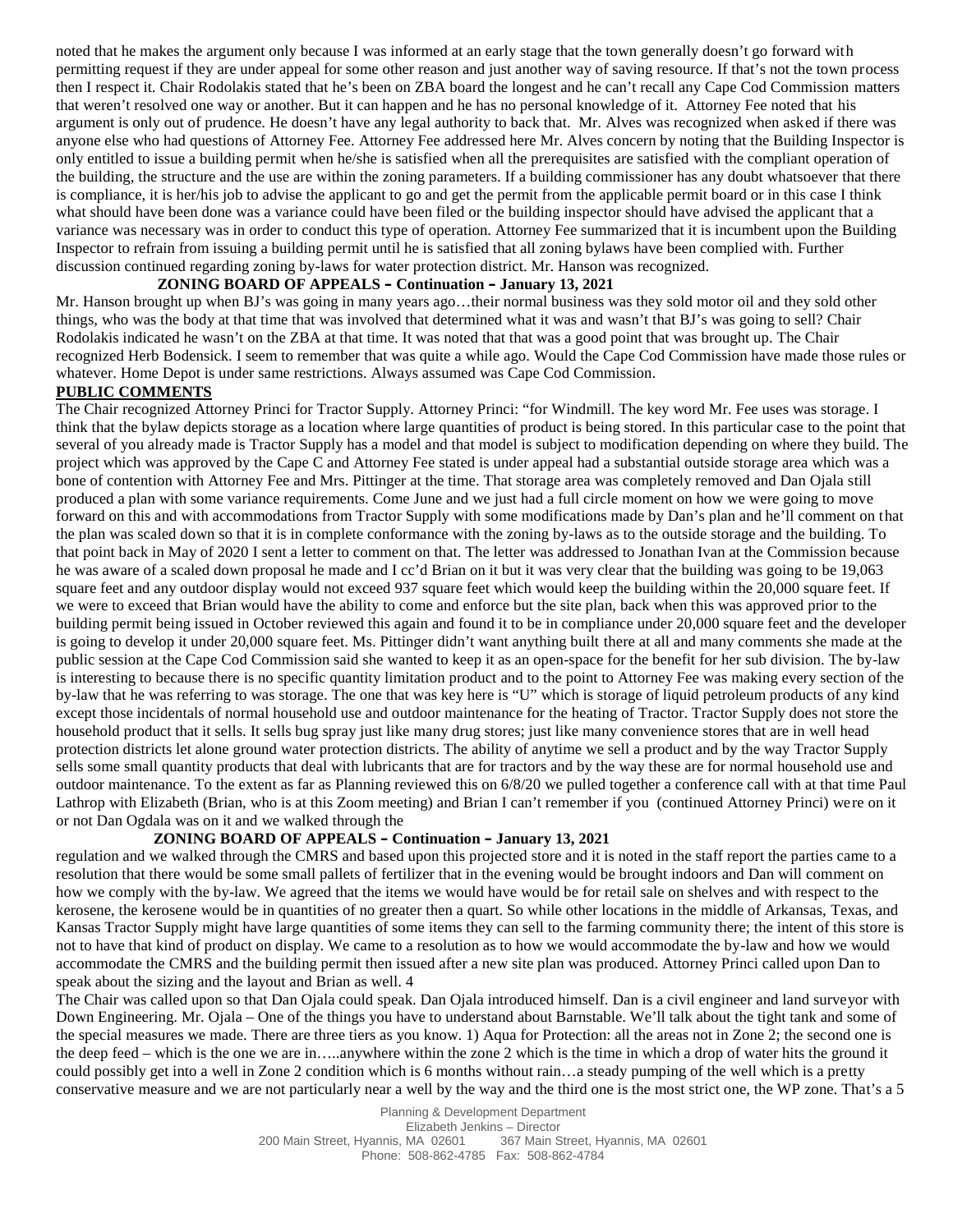year time of travel. Water enters the ground, goes through the catch basin, through a treatment system and into the ground. This will take about 5 years to get to that well point. That's a little bit more of a critical area because you have less time to react to a spill or a problem. So being in the Central Zone, the GP, which is almost the entire treatment plant with this particular site being a triangle with the north tip of the actual main waste treatment plant for the whole town. Were it not for it cut off for a fire station it years ago it might have leeching beds right where we are building. This one is a DP zone. You have to look at the regulations carefully. As framework the state set up back in the 80s the CMR which required all the towns (and if you look at all the towns on the Cape they are very very similar) all regulations went in which limits 15% impervious unless you recharge on site…. 50% all regulations on hazardous materials etc are promulgated .through that pretense of CMR governing wellheads…..those regulations are pretty clear and Mr. Ogala looked at a bunch of different towns just to get an idea of what we are dealing with here. They absolutely allow a practice of applied type use of in a Zone 2 with the state level. What they say is if you are going to have petroleum type like oils they just have to be in a container, in a building on a concrete floor and they are fine with it. As long as the towns make that regulation to meet that type of security, it's fine and most towns do that. The town of Barnstable is a little bit ambiguous on that point but you have to look for the WB regulation; you can't just look at the GP regulation. You can't look at the WB regulation and stop. The important matter is in E where it reads, "any use where generates storage including racking for resale and that's a very important term because it implies you can rack for resale in our zone in the W you can't rack for resale toxic or hazardous material totaling at any one time 50 gals or 25# of dry weight. That is a hard and real on what you can do in a WP zone. In a GP zone then by implication you can rack for resale and the paint, etc. That is why the Building Inspector probably

### **ZONING BOARD OF APPEALS – Continuation – January 13, 2021**

issued a permit because you can actually have this stuff in a GP zone. Having taken care of most of that Mr. Ocala summarized in full sentences what he said above. In BJ's case which was a Cape Cod Commission review they carefully caused a 4 drain system to go to a holding tank. In our case we upsized the holding tank to a 2500 gallon tank with the 4 drains connected directly into it and it doesn't even go into the sewer. It's a tank with another tank outside of that. Even if the 2500 gallon tank were to leak, it would go into a larger tank which was outside of it and there is an alarm in there that would go off. There is a dual alarm system, if anything goes in there, it's not going into the system or into the ground it's going into the 4 drains that goes into a double containment and that is licensed by the DEP as a non hazardous industrial waste water holding tank. The commission thought it was a good way to handling it. At this point Attorney Princi contributed that Jiffy Lube across the street had been approved by the Building Inspector when that was built. Jiffy Lube is doing things different then we are. We have smaller quantities in many respects; we have retail that is taken off the shelf and taken off the site. We have already agreed to have some things taken out that are found in stores as part of agreement with the Cape Cod Commission. Attorney Princi briefly summarized by noting that Tractor Supply in comparison to a hardware store or Cumberland Farms on a larger scale.

Chair Rodolakis asked at this time if anyone wanted to speak on this matter. Chair recognized Ms. Pittenger of 9 Schooner Lane. She noted first of all that they are talking about quantities, the Tractor Supply Business Model. She asked if this building was going to be subject to what Tractor Supply decides to sell there. I thought we had water protection regulations that would protect this area. It seems to me that it has to have some oversight, some limitations not endorsed by Tractor Supply. The other situation is I believe Ms. Pittenger continued (she noted she has no idea what site plan is being built) on the most recent site plan that was attached to our appeal there were extended outdoor storages and they were in excess of 937 square feet. There are several areas one is on someone's property, not even on that particular lot; it's the back of the lot on the Bearse's side. So who owns that…and how was that suddenly Tractor Supply land? There are other areas in front of the lot that are designated as permanent outdoor storage areas. If anyone wants to look at the plans, you can easily see it. It's not hidden anywhere. It is out in plain sight. The other thing is the property of …..they added storage in the latest plans. It looks like it is in town own land and she is not sure how that happens. All these other prohibitive products according to what Attorney Fee said, they are prohibitive. She noted that these products are prohibitive. They have to be transported to and from the store. She asks the question, "Are we saying there is no way that nothing can happen to them? She asked, "they're not going to fall on the ground?" "Well I don't know, she replied." Ms. Pittenger noted that the Cape Cod Commission did approve BJ's but they required them to put a plastic membrane under the entire building because of the quantity of products they were going to sell. There was no mention of that here for Tractor Supply. She also noted that if there is no decent water here, none of these properties are worth anything. Ending her conversation, Chair Rodolakis recognized Mr. Madigan.

Gerry Madigan 7 Settlers Lane in Hyannis: My question to the board is the various architectural engineers, mechanical engineers, plumbing engineers and the electrical engineers. If you look at the

### **ZONING BOARD OF APPEALS – Continuation – January 13, 2021**

plan, they are all from Tennessee. I've been in the Construction field for quite a while (over 50 years) and I want to know how they are combining their plans with Down Cape plans and submitting to your board…..I want to know are these people certified and are they licensed for the state of Massachusetts and are they legally licensed to work in the Commonwealth. You can have different companies come out of different places with different plans and they don't always meet the town, city or state. I've worked out of state and I've seen a lot of discrepancies with plans.

Chair Rodolakis said that this is not really something on the matter for tonight.

Mr. Madigan: it should be for the future because somebody has to answer for these plans.

Chair Rodolakis noted that he sees the Building Inspector, Mr. Florence is in the Zoom meeting and is asking him to address that point.

Planning & Development Department Elizabeth Jenkins – Director 200 Main Street, Hyannis, MA 02601 367 Main Street, Hyannis, MA 02601 Phone: 508-862-4785 Fax: 508-862-4784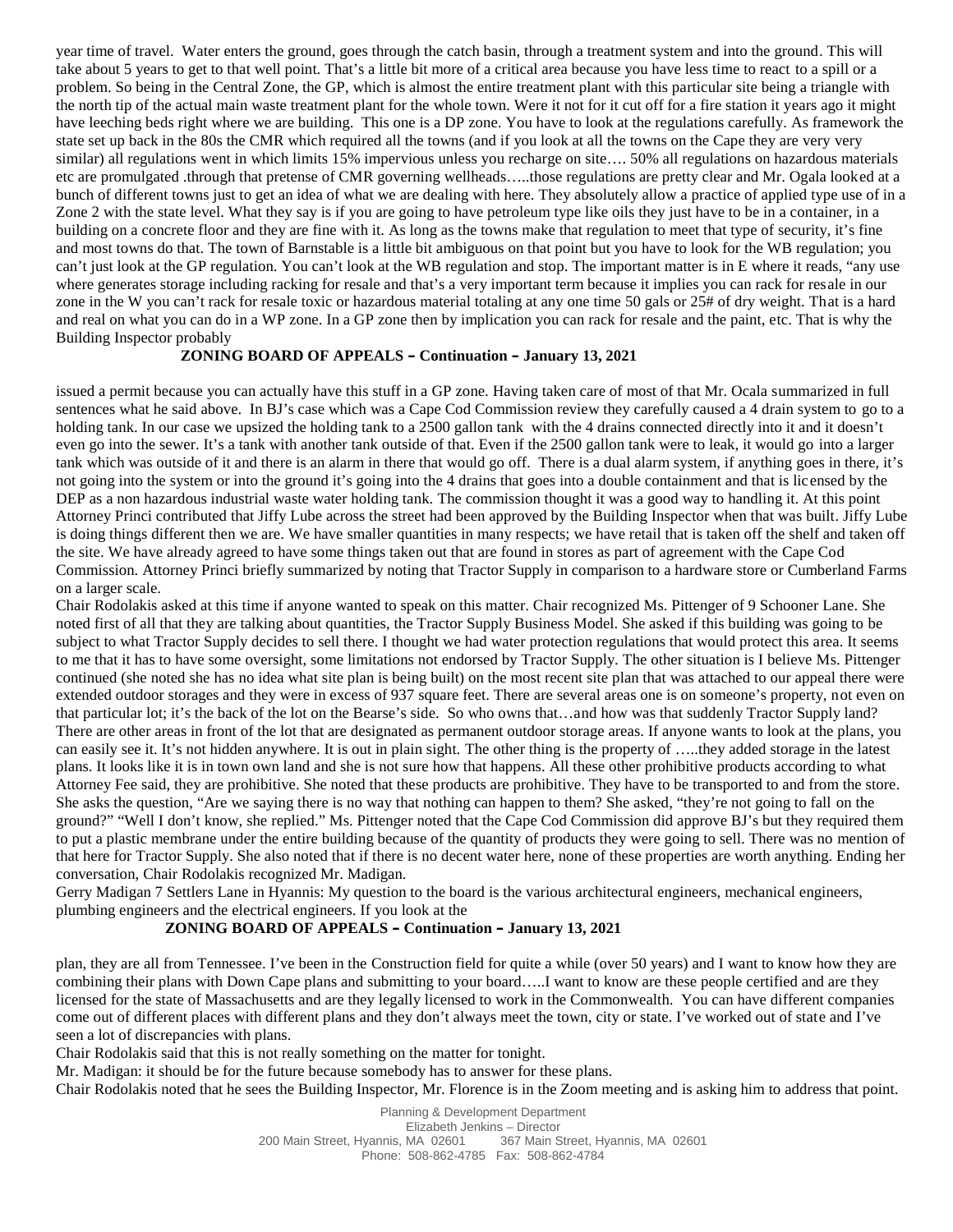Mr. Florence: I'll touch upon this one point and provide additional information later. The building code requires construction on this project which means there has to be engineers on this project for all the disciplines involved and all those disciplines must be registered with the state of Massachusetts. Even though the plans were designed outside they are reviewed by Massachusetts Design professionals. Mr. Madigan has one more question: this area you are working, your board years back probably accepted Chapter 40B over in this area. This whole area has about 60 houses in it. Now it shows a lot of Chapter 40B houses and it also shows a lot of federally funded HUD in this area. Now you are contemplating pushing this size store in this area with only 600 houses. He doesn't feel it's fair and it doesn't help the neighbors. Nothing is being explained with two sets of plans.

Chair Rodolakis thanked Mr. Madigan and noted he understands his concerns.

Hearing no one else wanted to speak at public comments – the public comment portion of meeting is closed.

Attorney Fee will be up to address what has been heard. Attorney Fee: very briefly Mr. Ojala's comments remarks are the wrong way for the board to be looking at this. The bylaw is written as it is written. You have to interpret it as it is written. It should not be subject to subjective analysis. It should not be subject to comparison with other projects in the area. We are talking about this project and whether it meets the strict language of the bylaw. The bylaw says, "prohibit". It doesn't say, "prohibitive in large quantities," it doesn't say, "prohibitive on Tuesdays". It says, "Prohibitive." I would respectfully suggest to the board that all of the examples that I went through….it's unambiguous……that your bylaw does not allow this type of activity in this district. If Tractor Supply wants to say we won't sell any of this stuff; then that's a different conversation. But that's not what they are saying. Respectfully as the arbiter as well protector in the town you should err on the side of conservative approach to your own bylaws to make sure that you are enforcing them in a way that is true to the intent.

Chair Rodolakis – why don't we bring this back to the board to deliberate on this. Chair Rodolakis began by saying that we will start with the Cape Cod Commission. There is a letter from the Cape Cod Commission if the appellant here is ultimately successful with Cape Cod Commission and gets their appeal heard and the decision reversed then Tractor Supply has built the building and they have an issue but I don't think that pertains to us. I think the other one is a more difficult one for me I am not going to

#### **ZONING BOARD OF APPEALS – Continuation – January 13, 2021**

get into the business of someone else's business here in terms of why they chose this spot and why is this this way. The fact that they sell products at other sites that are prohibitive here in the state or at the site isn't what we are really looking at. We are looking at the building commissioner approved and that's what we hear. We are not here on a special permit to hear the overturn of the building inspector which is my recollection. I think we need a majority or a super majority to overturn the building inspector. So I would be inclined to not vote on that. But that is just me. Anyone else on the board ….Mr. Bodensiek is also disinclined to disagree with the building commission not because he is the building commissioner but I trust his judgment. The situations have been addressed. I would make a motion that we uphold the decision of the building commissioner issuance of a building permit. I would find that the project was in compliance with the Zoning ordinance and therefore properly issued. Mr. Hirsch seconded the motion. No other board statements or questions observations were noted.

| <b>Member</b> | Appeal No. 2020- | <b>Absent</b> |                     |
|---------------|------------------|---------------|---------------------|
|               | 041-Renoticed    |               |                     |
|               | <b>Pittenger</b> |               |                     |
| Alves E.      | In Favor         |               |                     |
| Bodensiek H.  | In Favor         |               |                     |
| Dewey J.      | In favor         |               |                     |
| Hansen M.     |                  |               |                     |
| Hirsch D.     | In favor         |               | None                |
| Pinard P.     |                  |               | <b>NEW BUSINESS</b> |
| Rodolakis A.  | In Favor         |               |                     |
| Walantis T.   |                  |               |                     |

#### **Roll Call vote following applicant decision of building inspector is upheld.**

**OLD BUSINESS** 

None

#### **ZONING BOARD OF APPEALS – Continuation – January 13, 2021**

#### **NEXT MEETING**

January 27, 2021 – We have continued a few things from this meeting. I don't know how many we have on there. Anna Brigham indicated there are four items on the agenda already. Tonight we have two additional.

| <b>Member</b> | <b>Adiournment</b> | Absent |  |
|---------------|--------------------|--------|--|
| Alves E.      | In favor           |        |  |
| Bodensiek H.  | In favor           |        |  |

Planning & Development Department Elizabeth Jenkins – Director 200 Main Street, Hyannis, MA 02601 367 Main Street, Hyannis, MA 02601 Phone: 508-862-4785 Fax: 508-862-4784